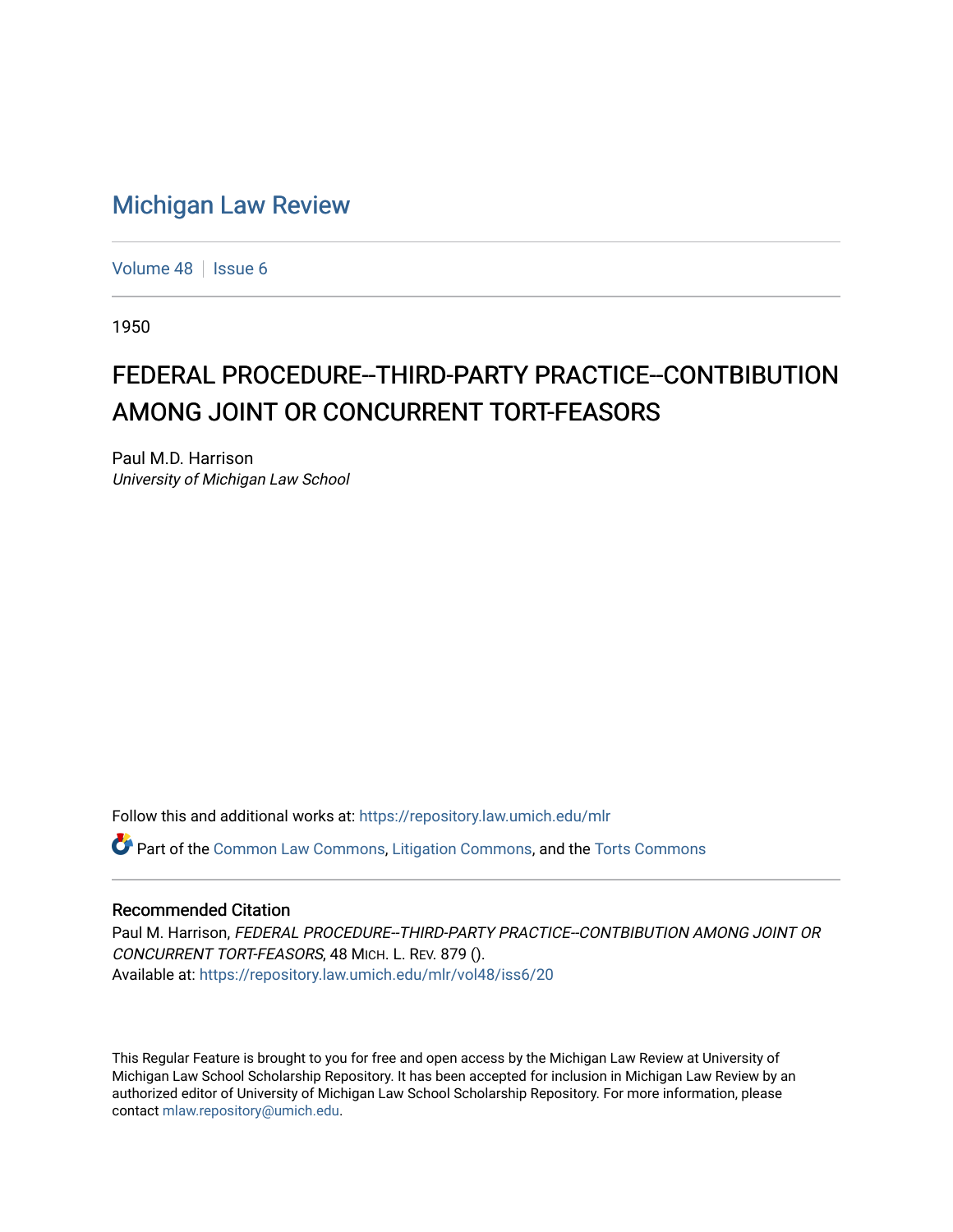FEDERAL PROCEDURE-THIRD-PARTY PRACTICE-CONTRIBUTION AMONG JOINT OR CONCURRENT  $T$ ORT-FEASORS- $A$  sued  $B$  for injuries arising out of a collision between B's taxicab and an automobile driven by C, in which A was riding as a

guest passenger. B filed a third-party complaint against C, who denied B's allegation of negligence and counterclaimed against B for personal injuries. A did not amend his complaint to assert a claim against C. The jury found that *A's* injury was caused by the concurrent negligence of B and C. Judgment for \$11,500 was given *to* A against B, and B was awarded a judgment against C for one-half of that amount. *Held,* affirmed. The judgment in favor of *B* against C was proper under Rule 14 of the Federal Rules of Civil Procedure. *Knell v. Feltman,* (App. D.C. 1949) 174 F. (2d) 662.

Rule 14(a) of the Federal Rules makes provision for the impleader of thirdparty defendants.1 The application of this rule, in regard to contribution among

128 **U.S.C.A.** (1949) following §723c: ''Before the service of his answer a defendant may move ex parte or, after the service of his answer, on notice to the plaintiff, for leave as a third-party plaintiff to serve a summons and complaint upon a person not a party to the action who is or may be liable to him for all or part of the plaintiff's claim against him...."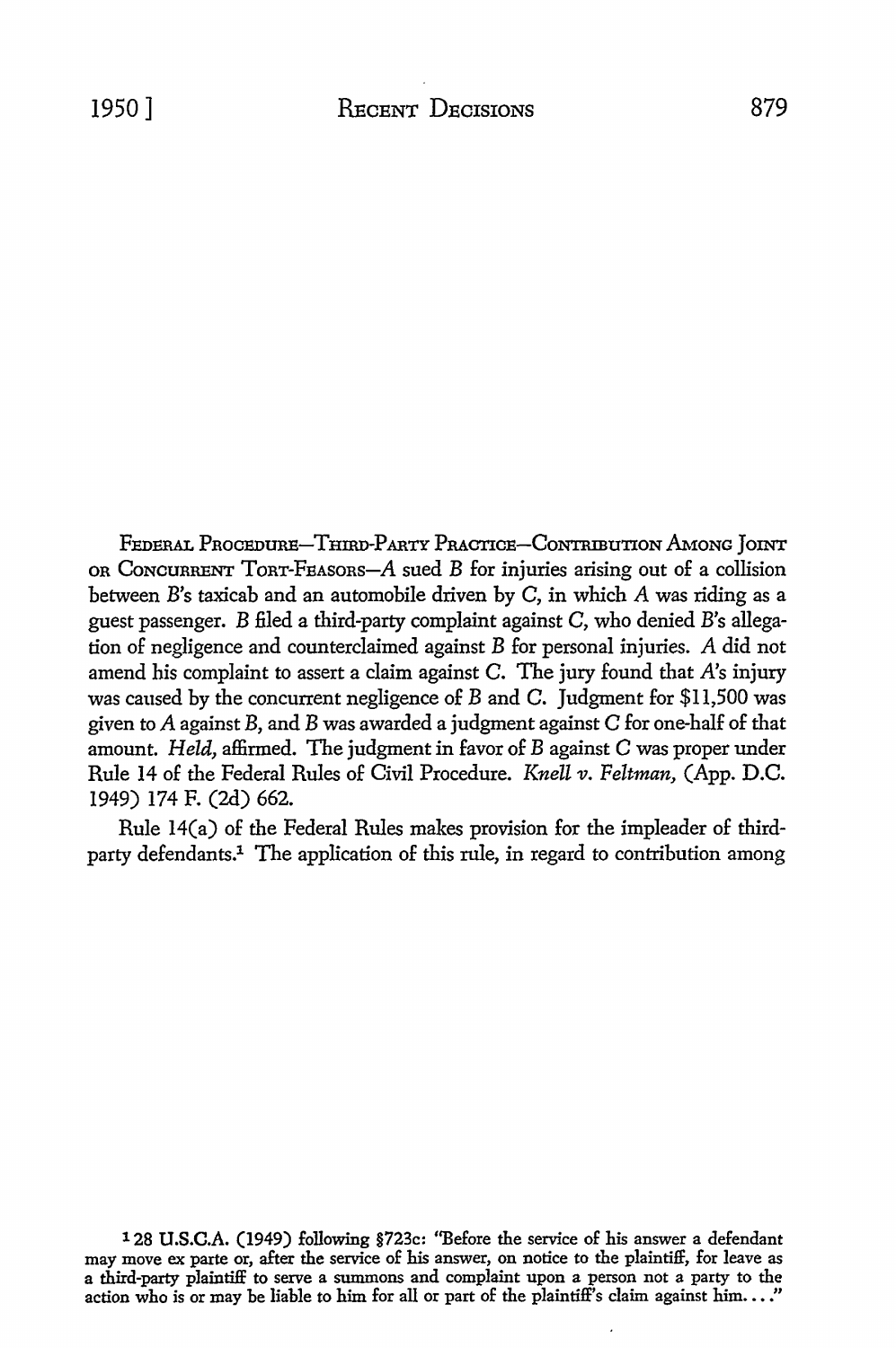joint or concurrent tort-feasors, has raised many troublesome problems.<sup>2</sup> The Federal Rules do not change the substantive rights of parties, but were designed to unite and simplify the procedural rules of law and equity.3 The right of contribution is clearly substantive, so a federal court may allow contribution only when the jurisdiction in which it sits allows it.<sup>4</sup> The majority of the states, in the absence of statute, do not allow contribution among joint or concurrent tortfeasors;5 in these states Rule 14(a) could not be used by a defendant tort-feasor to bring in ·another.6 The common law rule in respect to contribution has been changed in many states by statute.7 Statutes generally provide either for an action against joint or concurrent tort-feasors by a defendant who has paid a judgment in a suit brought against him alone, or for allowing contribution among the tortfeasors whom the plaintiff has joined as defendants. The wording of such statutes prevents the utilization of Rule 14(a) by the defendant, because both types require a prior judgment against one or all of the defendants as a prerequisite to the right of contribution.8 The principal case represents the minority of jurisdictions which have allowed contribution among non-intentional joint or concurrent tort-feasors in the absence of statute,<sup>9</sup> and requires neither a prior judgment nor

<sup>2</sup>See Holtzoff, "Some Problems under Federal Third-Party Practice,'' 3 LA. L. REv. 408 (1941); Willis, "Five Years of Federal Third-Party Practice," 29 VA. L. REv. 981 (1943).

<sup>3</sup>The enabling act reads, in part, "Said rules shall neither abridge, enlarge, nor modify the substantive rights of any litigants." 48 Stat. L. 1064, §1 (1934), 28 U.S.C.A. (1949) §723b. Kittleson v. American District Telegraph Co. (Armour and Co., third-party defendant), (D.C. Iowa 1948) 81 F. Supp. 25 at 29, states, "This Rule [l 4(a)] is a procedural rule, however, and does not give the telegraph company any greater rights against Armour & Co. than it would otherwise under rules of substantive law."

<sup>4</sup>Erie Ry. Co. v. Tompkins, 304 U.S. 64, 58 S.Ct. 817 (1937).

<sup>5</sup> An exhaustive survey of the problems of contribution has been made by R. A. Leflar, "Contribution and Indemnity between Tortfeasors," 81 UNIV. PA. L. REv. 130 (1932). See also, Merryweather v. Nixan, 8 T.R. 186 (K.B. 1799); PROSSER, ToRTS §109 (1941); RESTITUTION RESTATEMENT §102 (1937).

<sup>6</sup>Hills v. Price, (D.C. S.C. 1948) 79 F. Supp. 494; Combs v. Continental Casualty Co., (D.C. Ala. 1944) 54 F. Supp. 507. Cf. Satink v. Holland Township, (D.C. N.J. 1939) 28 F.Supp.67.

 $\bar{7}$  An extensive treatment of statutory developments may be found in 45 HARV. L. REV. 369 (1932); N.Y. LAw REVISION CoMM. REP. 722 (1936). A discussion of the 1946 amended New York practice may be found in 14 BROOKLYN L. REv. 157 (1947).

s Vaughn v. Guenther (Carroll, third-party defendant), (D.C. Ga. 1948) 8 F.R.D. 157; Baltimore & Ohio Ry. Co. v. Saunders, (C.C.A. 4th, 1947) 159 F. (2d) 481; Brown v. Cranston, (C.C.A. 2d, 1942) 132 F. (2d) 631, cert. den. 319 U.S. 741, 63 S.Ct. 1028 (1943). When state substantive law provides for contribution, but the state procedural law requires payment of judgment before obtaining contribution, it has been held that there may be impleader under the Federal Rules in the original action. Pucheu v. National Surety Corp., (D.C. La. 1949) 87 F. Supp. 558.

<sup>9</sup>The court in the principal case adopted contribution without reservation or exception: "... 'when the parties are not intentional and wilful wrongdoers, but are made so by legal inference or intendment.'" Principal case at 666. See also, PROSSER, TORTS 1113 (1941); Reporters notes of the RESTITUTION RESTATEMENT §102 (1937). There have been a few cases that have come to a conclusion that is consistent with the principal case. Anderson v. Kenosha Auto Transp., Inc., (D.C. Minn. 1946) 6 F.R.D. 265; Sussan v. Strasser, (D.C. Pa. 1941) 36 F. Supp. 266, 168 *AL.R.* 610 (1947); Keller v. Kornegay, (D.C. N.C. 1949) 9 F.R.D. 103. An interesting case under the New York statute which requires a joint judgment in order to have contribution among tort-feasors, holds that the federal third-party practice may be used when there is an indemnity agreement. Pyzynski v. New York Central Ry.